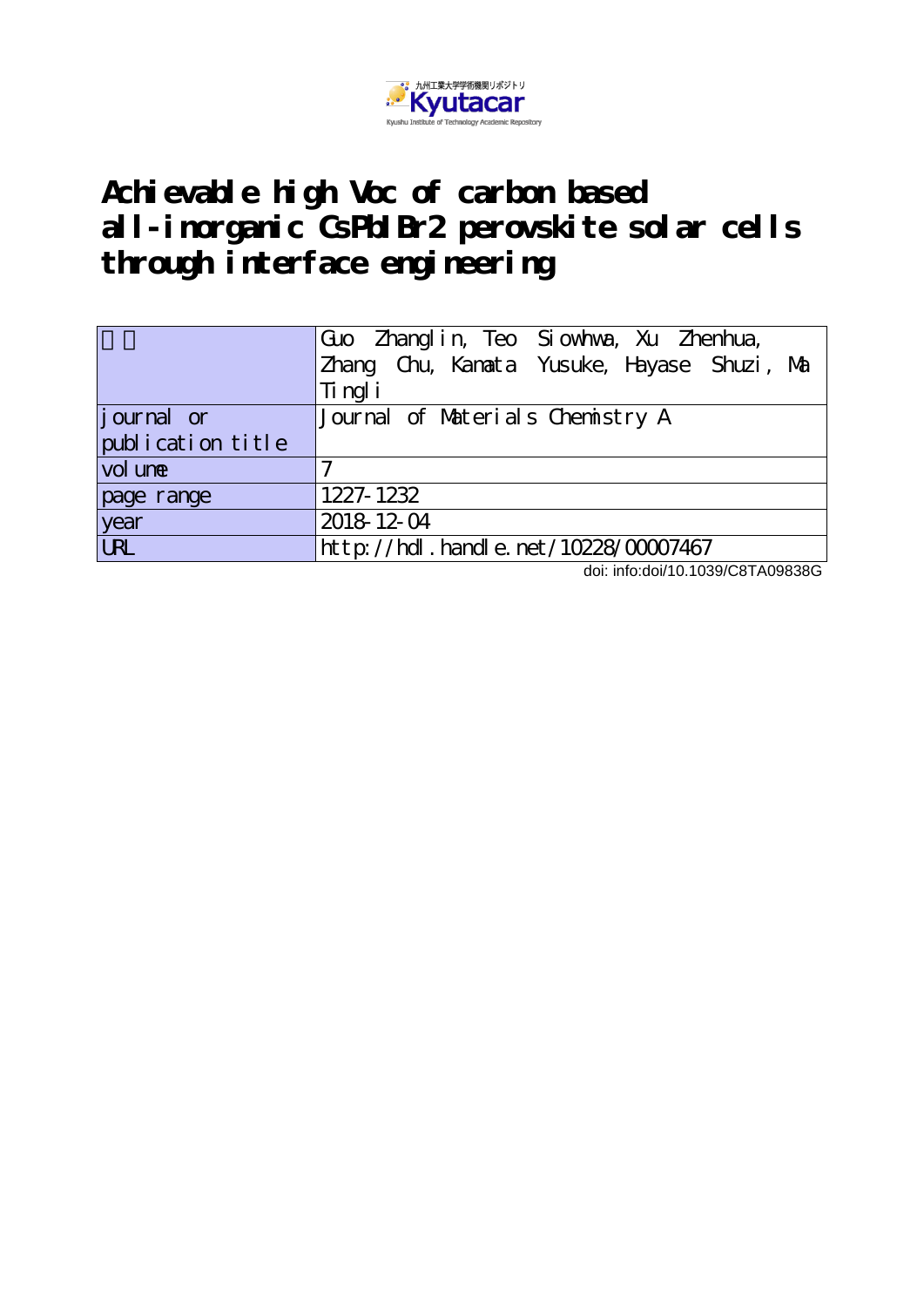## Journal Name

## ARTICLE

Received 00th January 20xx, Accepted 00th January 20xx

DOI: 10.1039/x0xx00000x

www.rsc.org/

## Achievable high  $V_{\text{oc}}$  of carbon based all-inorganic CsPbIBr<sub>2</sub> perovskite solar cells through interface engineering

Zhanglin Guo, Siowhwa Teo, Zhenhua Xu, Chu Zhang, Yusuke Kamata, Shuzi Hayase, Tingli Ma\*

In this work, a simple interface engineering process for SnO<sub>2</sub> electron selective layer (ESL) surface passivation employing SnCl<sub>2</sub> solution is introduced, where it has successfully reduced the energy loss for high open-circuit voltage (V<sub>oc</sub>) output and consequently improved the performance of the all-inorganic CsPbIBr<sub>2</sub> perovskite solar cells (PSCs). It was found that the surface passivation can effectively suppress the recombination process at the interface between the perovskite and the SnO<sub>2</sub> due to higher recombination resistance. The shorter PL decay time is dedicated to the more excellent electron extraction from the perovskite film. After optimizing the surface passivation, the power conversion efficiency (PCE) was enhanced from 4.73% to 7.00% and a high V<sub>oc</sub> of 1.31 V was achieved, which is one of the highest V<sub>oc</sub> reported for the inorganic Cs-based PSCs. More importantly, the passivated SnO<sub>2</sub> based device retains 95.5% of its initial performance at 90 °C in the air without encapsulation. This work provides a simple and efficient interface engineering method to improve the  $V_{oc}$  and efficiency of all-inorganic PSCs.

## Introduction

Organic-inorganic hybrid perovskite solar cells (PSCs) have been attracting tremendous attention in the past several years, leading to an achievable high power conversion efficiency (PCE) of 23.3%.1, 2 The perovskite light absorber, in most highly efficiency PSCs, is composed of the organic cations (e.g., methylammonium (MA) and formamidinium (FA)) hybridizing with the lead halide frameworks, which promises perfect band gap and strong light absorption ability.3-5 However, the thermal stability of these hybrid PSCs is an important issue to be addressed owing to the irreversible decomposition of the perovskite phase to lead iodide and organic molecules when exposure to heat stress at low temperature (80 °C).<sup>6</sup> Mixing the inorganic Caesium (Cs) with the MA and FA can improve the composition and structural tolerability to higher temperature (100 °C).<sup>7</sup> While the fundamental solution for the thermal endurance is to entirely replace the organic cations with a Cs cation. Thus the inorganic PSCs with the formula of  $CsPbX<sub>3</sub>$  (X=I, Br) are attracting great attention due to their outstanding thermal stability (stable over 400 °C) and high-speed progression in their performance.8-11

Among the family of CsPbX<sub>3</sub>, the CsPbBr<sub>3</sub> is the most stable one, but its large band gap (2.30 eV) leads to poor light absorbing ability.<sup>12</sup> The narrowest band gap CsPbI<sub>3</sub> possesses good light absorbing property but easily transforms to non-photoactive orthorhombic phase (yellow phase) at room temperature in air.<sup>10, 13, 14</sup> Therefore, for balancing the band gap and the phase stability of CsPbX<sub>3</sub>

Graduate School of Life Science and Systems Engineering, Kyushu Institute of Technology, Kitakyushu, Fukuoka 808-0196, Japan

(\*Corresponding author: tinglima@life.kyutech.ac.jp)

† Footnotes relating to the title and/or authors should appear here.

Electronic Supplementary Information (ESI) available: [details of any supplementary information available should be included here]. See DOI: 10.1039/x0xx00000x

perovskite materials, mixing I and Br is one of the best choices.<sup>11</sup> For example, CsPbIB $r_2$  is a good light absorber with a proper band gap of 2.0 eV and better phase stability at room temperature. However, the performance of the CsPbIBr<sub>2</sub> based PSCs is still low. One crucial factor is the open-circuit voltage ( $V_{oc}$ ) owing to large energy losses ( $E_{loss}$ ), which is defined as the energy loss between the bandgap of the perovskite materials and the device  $V_{\text{oc}}$  ( $E_{\text{loss}} = E_{g} - eV_{\text{oc}}$ ).<sup>8</sup> For example, Yabing Qi et al. fabricated the all-inorganic CsPbIBr<sub>2</sub> based PSCs with carbon electrode and the V<sub>oc</sub> is only 0.96 V (PCE=6.14%) with the E<sub>loss</sub> of larger than 1.0 eV, which is much larger than that of the organicinorganic PSCs (less than 0.5 eV).<sup>15</sup> Zhong Jin and co-workers also fabricated a similar device structure with the  $V_{oc}$  of 1.08 V.<sup>16</sup> Higher  $V_{oc}$  for CsPbIBr<sub>2</sub> based device of 1.227 V was achieved by Yibing Cheng et al., in which they utilized Spiro-OMeTAD hole transporting materials (HTM) and Au electrode, and achieved a PCE of 8.02%.<sup>17</sup> Thus the E<sub>loss</sub> must be reduced in order to further improve the performance of the inorganic PSCs. It has been proven that nonradiative recombination at the interface between the perovskite film and the electron selective layer (ESL) or HTM, is one of the major factors that induce E<sub>loss</sub> of the device.<sup>8</sup> For instance, Qifan Xue et al. constructed SnO<sub>2</sub>/ZnO bilayered ESL for CsPbI<sub>2</sub>Br, which has successfully suppressed interfacial trap-assisted recombination and contributed to a high  $V_{oc}$  of 1.23 V and PCE of 14.6%.<sup>8</sup> Alex K.-Y. Jen and co-workers modified the SnO<sub>2</sub> film by C60 and the resultant  $V_{oc}$ and PCE of CsPbIBr<sub>2</sub> are 1.18 V and 7.34%, respectively.<sup>18</sup> Therefore, interface engineering is a very promising method to reduce the Eloss, and to increase  $V_{oc}$  for further enhancement of all-inorganic PSCs's performances.

Here we propose a simple interface engineering process for SnO<sub>2</sub> ESL surface passivation employing  $SnCl<sub>2</sub>$  solution. It shows that surface passivation leads to faster carrier transformation through the interface and larger charge recombination resistance for the CsPbIBr<sub>2</sub> PSCs. By employing the passivated  $SnO<sub>2</sub>$  ESL, a high  $V<sub>oc</sub>$  of

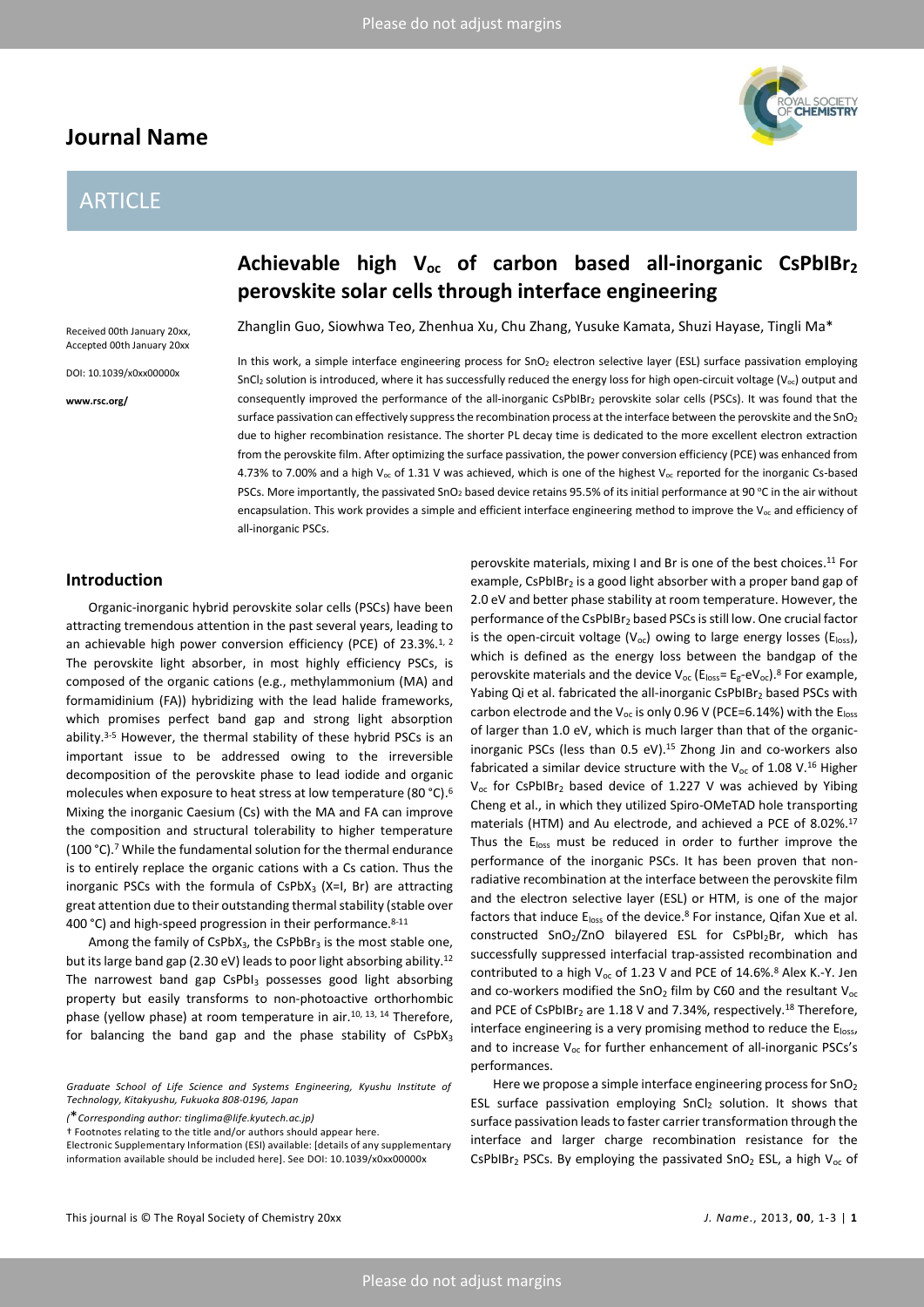1.31 V was recorded for the CsPbIB $r_2$  PSCs using the carbon as the counter electrode. The PCE was enhanced from 4.73 to 7.00 % after the passivation process. Our results indicate that surface passivation is a very promising method to reduce the Eloss for the all-inorganic PSCs.

### Results and discussion



Fig. 1 Fabrication process of all-inorganic PSCs with bare or passivated SnO<sub>2</sub> ESL.

Fig. 1 shows the fabrication process of the all-inorganic PSCs where the bare and passivated  $SnO<sub>2</sub>$  were used as the ESL (The details are depicted in Experiment Section in supplementary information). Firstly, we spin-coated the  $SnO<sub>2</sub>$  colloid (tin (IV) oxide) solution to form the  $SnO<sub>2</sub>$  film. The ultra-thin passivation  $SnO<sub>2</sub>$  layer was prepared by spin-coating 0.1 M SnCl<sub>2</sub> precursor on the prepared SnO<sub>2</sub> at 6000 rpm followed by an annealing process at 180  $\degree$ C for 1 h. Fig. 2 shows the field emission scanning electron microscope (SEM) images and the atomic force microscope (AFM) images of the  $SnO<sub>2</sub>$ film before and after passivation. From Fig. 2a and c, we can confirm that the introduction of ultra-thin passivation  $SnO<sub>2</sub>$  layer induces a significant difference in the film morphology. Several prominent holes are observed from the  $SnO<sub>2</sub>$  film (red-circled), implying an imperfect coverage property, which will lead to severe recombination during the charge extraction from the perovskite film. While, with an ultra-thin passivation  $SnO<sub>2</sub>$  layer, the holes are filled; this forms a hole-free ESL. We also compared them by AFM images as shown in Fig. 2b and d. The  $SnO<sub>2</sub>$  film becomes much smoother after passivated by SnCl<sub>2</sub>. Specifically, the root-square-roughness (Rq) is dramatically decreased from 7.05 nm to 4.21 nm, which implies the effect of passivation. The effect of passivated or nonpassivated is also presented in Fig. S1, as observed through their transmittance properties. Comparing with the bare  $SnO<sub>2</sub>$  film, the films passivated by SnCl<sub>2</sub> with different concentrations display higher transmittance properties in the visible light region. This phenomenon is attributed to the formation of the smoother surface, which leads to lower reflectivity and thus higher transmittance.<sup>19</sup> The SnO<sub>2</sub> film passivated with 0.15 M SnCl<sub>2</sub> has the highest transmittance because of its smoother surface and lower Rq of 2.99 nm (Fig. S2). The smoother surface is resulted from the passivation effect rather than annealing at higher temperature of 180  $\degree$ C, as shown in Fig. S3.

In order to investigate the effect of  $SnO<sub>2</sub>$  film passivation on the performance of the devices, we fabricated an inorganic CsPbIBr<sub>2</sub> perovskite film on bare and passivated  $SnO<sub>2</sub>$  film, respectively. The fabrication process is shown in Fig. 1 and what should be noted is that the inorganic CsPbIBr<sub>2</sub> film was annealed at a relatively low temperature of 160 °C, rather than the widely used temperature of around 300 °C in previous publications.



Fig. 2 Top-view SEM images of (a) bare and (c) passivated  $SnO<sub>2</sub>$  films; AFM images of the (b) bare and (d) passivated  $SnO<sub>2</sub>$  films.

Fig. S4 shows the X-ray diffraction (XRD) patterns of the CsPbIBr<sub>2</sub> films on different ESLs and the insets illustrate the photographs of the prepared CsPbIBr<sub>2</sub> film. From the XRD patterns, we found that both the films show similar strong peaks at 14.7°, 20.9°, 29.9°, corresponding to (100), (110), and (200) crystal planes of the CsPbIBr<sub>2</sub> cubic perovskite structure, respectively.<sup>20-22</sup> Moreover, as shown in Fig. S5, both the CsPbIBr<sub>2</sub> films display similar surface morphologies, but the film on passivated  $SnO<sub>2</sub>$  seems a little denser with higher coverage owing to the smoother surface of ESL, which is a beneficial criterion to form a high-quality perovskite layer.<sup>23</sup> The effects of  $SnO<sub>2</sub>$  passivation on the cell performance are further investigated by fabricating PSCs with the architecture of ITO/ESL/CsPbIBr<sub>2</sub>/Carbon, as depicted in Fig. 1, in which the ESL is bare  $SnO<sub>2</sub>$  or passivated  $SnO<sub>2</sub>$  film.



Fig. 3 (a) Cross-section SEM image and (b) energy diagram of the components of the all-inorganic CsPbIBr<sub>2</sub> PSCs.

Fig. 3a shows the cross-section SEM image with passivated  $SnO<sub>2</sub>$ ESL and the thickness of the perovskite layer is about 260 nm, which is similar to those of previous reports.15, 16, 18 Therefore, we confirm that through the processes depicted in Fig. 1, the above architecture was successfully fabricated. Moreover, the band alignment diagram of the components (Fig. 3b), determined from Fig. S6, illustrates that the light-generated electrons and holes can be effectively transferred from the perovskite absorber to the ESL and the HTM, respectively, implying perfect matching in energy levels for this device configuration.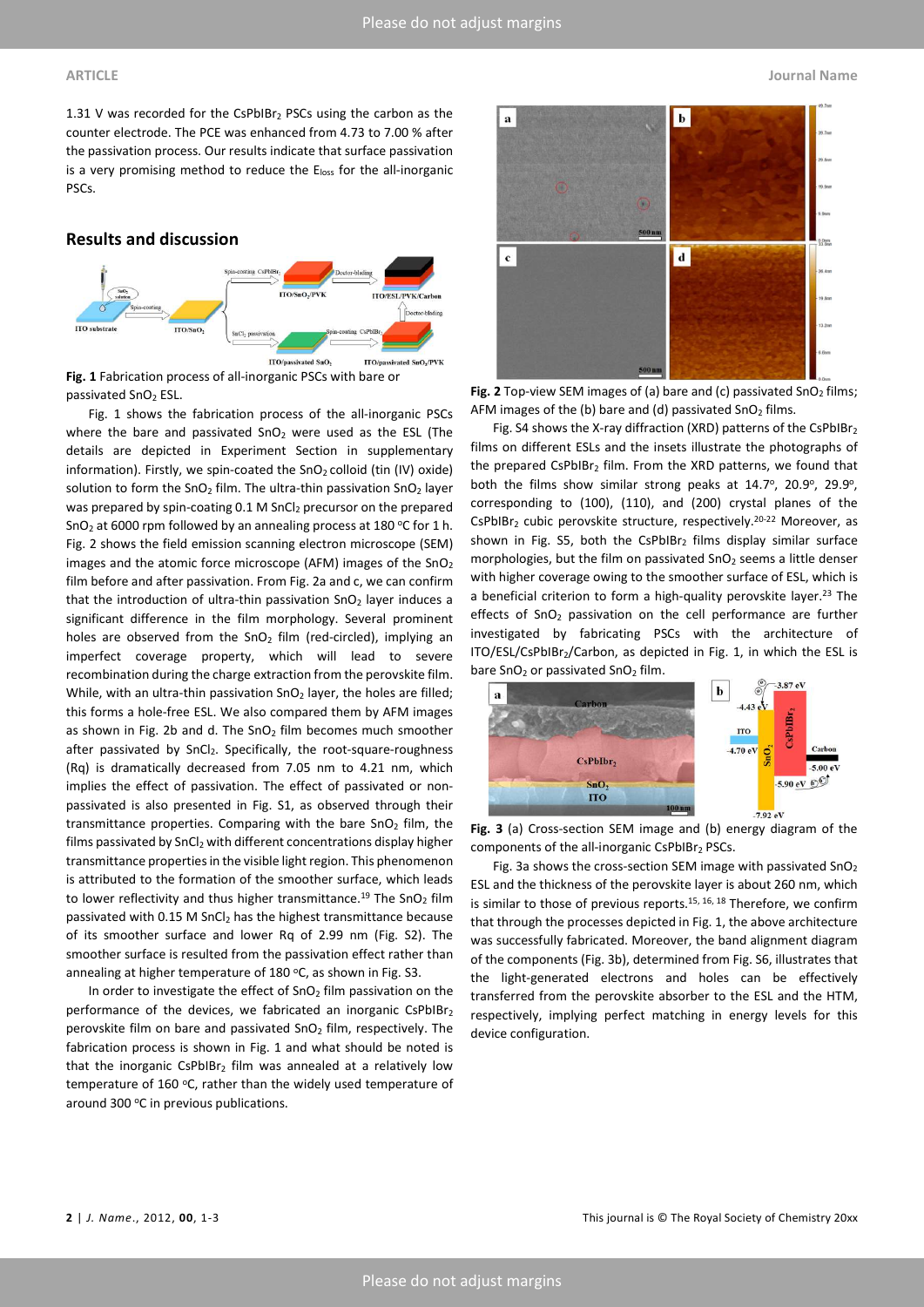

Fig. 4 (a) J-V curves of the champion PSCs based on bare or passivated SnO<sub>2</sub> ESL (inset table is the photovoltaic parameters); (b)  $V_{oc}$ distributions of two type PSCs (20 cells for each).

Fig. 4a displays the J-V curves of the champion CsPbIBr<sub>2</sub> PSCs with different ESLs and their corresponding photovoltaic parameters are shown as the inset in Fig. 4a. It is clear that the passivated SnO<sub>2</sub> based device is outperforming the bare  $SnO<sub>2</sub>$ . The  $V<sub>oc</sub>$ , short-circuit photocurrent  $(J_{sc})$  and filling factor (FF) of the passivated SnO<sub>2</sub> based device are 1.23 V, 8.50 mA cm<sup>-2</sup> and 0.67, respectively, resulting a high PCE of 7.00 %, with 0.16 V and 48.6% enhancement in  $V_{oc}$  and PCE when comparing with the bare  $SnO<sub>2</sub>$  based device (1.07 V and 4.73 %). All the measured  $J_{\rm sc}$  in our experiments well matches the photocurrent density calculated from the incident photon-toelectron conversion efficiency (IPCE) spectra (Fig. S7). The higher J<sub>sc</sub> might be partly attributed to the denser light absorber layer because of its stronger light absorption ability. While the bare SnO<sub>2</sub> based PSC has a little higher EQE values than those of the passivated one in the range of 300-400 nm, which could be attributed to the better transmittance property of the bare  $SnO<sub>2</sub>$  film in this range, as shown in the transmittance spectra of different  $SnO<sub>2</sub>$  films (Fig. S1). The stability output of the champion cells is measured in ambient air, in which the bias voltage is set at their respective maximum power points. As displayed in Fig. S8, the stabilized PCE of the passivated  $SnO<sub>2</sub>$  based device is estimated to be 6.45% after 130s continuous measurement, which is higher than that of the bare  $SnO<sub>2</sub>$  based device of 3.91%. At the same time, the passivated  $SnO<sub>2</sub>$  based device has a slight increase in PCE, while a slight decrease for the bare  $SnO<sub>2</sub>$ based device. This indicates the better output stability for the device with passivated  $SnO<sub>2</sub>$  as ESL. We summarized the performances of the CsPbIBr<sub>2</sub> based PSCs with carbon or Au electrode reported to date, as shown in Tab. S1. We found that the champion PCE (7.00 %) obtained for a passivated  $SnO<sub>2</sub>$  based solar cell in this work is comparable to those of the literature.

In order to verify the reproducibility of the high-performance passivated  $SnO<sub>2</sub>$  based PSCs, we fabricated 20 pieces of bare  $SnO<sub>2</sub>$ and passivated  $SnO<sub>2</sub>$  ESL-based solar cells, respectively, as listed in Tab. S2. We found that the PCEs of the most passivated  $SnO<sub>2</sub>$  based devices are in the range of 5.27 to 7.00 %, while all the bare  $SnO<sub>2</sub>$ based cells show PCEs lower than 4.71 %. Whilst, all the  $V_{oc}$  of the passivated SnO<sub>2</sub> based cells is above 1.20 V while the V<sub>oc</sub> of the bare SnO2 based devices distributed in the range from 0.85 to 1.07 V. The  $V_{\text{or}}$  distributions of the PSCs on bare and passivated SnO<sub>2</sub> are shown in Fig. 4b. Thus our passivation method is highly reproducible in achieving high  $V_{oc}$ . More importantly, the highest  $V_{oc}$  of 1.31 V was achieved after  $SnO<sub>2</sub>$  surface passivation, which is higher than other reported CsPbIBr<sub>2</sub> PSCs (Tab. S1) and is one of the highest  $V_{oc}$ obtained for inorganic CsPbX<sub>3</sub> PSCs. Therefore, we can conclude that the passivation of  $SnO<sub>2</sub>$  ESL with the ultra-thin  $SnO<sub>2</sub>$  film is a promising approach to reduce Eloss for CsPbIBr<sub>2</sub> PSCs.

To completely understand the passivation effect of the  $SnO<sub>2</sub>$  film, various concentration of SnCl<sub>2</sub> solution were studied. It shows that too low concentration of  $SnCl<sub>2</sub>$  is ineffective in passivating the  $SnO<sub>2</sub>$ film as proven through its non-obvious enhancement in the performance (Fig. S9 and Tab. S3). In contract, a thicker SnO<sub>2</sub> passivation layer (high concentration) increases the series resistance of the device (Fig. S10). We also prepared a single SnO<sub>2</sub> layer on ITO using 0.1 M SnCl<sub>2</sub> precursor with the spin-coating speed of 2000 rpm. We found that its performance is compromised, as compared to the bare SnO<sub>2</sub> ESL based device (Fig. S9 and Tab. S3). Thus the reason for the reduced  $E<sub>loss</sub>$  and enhanced performance of the passivated SnO<sub>2</sub> based solar cells lies in the interface modification, rather than the difference between the  $SnO<sub>2</sub>$  films prepared from  $SnO<sub>2</sub>$  colloid solution or SnCl<sub>2</sub> precursor.<sup>8, 24, 25</sup>



Fig. 5 Nyquist plots of PSCs based on bare or passivated  $SnO<sub>2</sub>$  in dark condition at a voltage of  $V_{oc}$ . Inset: the equivalent circuit, the enlarged high-frequency region, and table of simulated results.

The electrochemical impedance spectroscopy (EIS) measurements were carried out to investigate the interfacial charge transfer properties in the PSCs with  $SnO<sub>2</sub>$  ESL with or without passivation. The EIS were measured at an applied bias of  $V_{\text{oc}}$  in dark condition and the results are shown in Fig. 5. Generally, the highfrequency arc represents the transport process combining the transport resistance and the transport chemical capacitance, which are relating to the charge transporting from the cathode to the anode. While the arc at the low-frequency region represents the recombination resistance  $(R_{rec})$  and the chemical capacitance  $(C_{rec})$  at the interface of perovskite/SnO<sub>2</sub> and perovskite/carbon.<sup>25, 26</sup> It is clear that the device with passivated  $SnO<sub>2</sub>$  ESL shows larger  $R_{rec}$ (60572 Ω) than that of bare SnO<sub>2</sub> ESL based device (21055 Ω), which indicates that the recombination process in the former device is highly suppressed. Simultaneously, the former has a little larger series resistance  $(R_s)$  than that of the latter owing to its thicker SnO<sub>2</sub> film. We also measured the EIS of other devices with different ESLs, as shown in Fig. S10. We found that after passivation, the devices possess larger  $R_{rec}$  than that of the bare  $SnO<sub>2</sub>$  based device and the 0.1 M SnCl<sub>2</sub> passivation leads to highest  $R_{rec}$  (summarized in the table inset in Fig. S10), thus contributed for the best performance. While the device using  $SnO<sub>2</sub>$  ESL prepared by spin-coating 0.1 M SnCl<sub>2</sub> at 2000 rpm shows the smallest  $R_{rec}$ . In brief, this surface passivation decreases the recombination process at the interface between the perovskite and the ESL, which significantly improves the  $V_{oc}$  and PCE of the devices.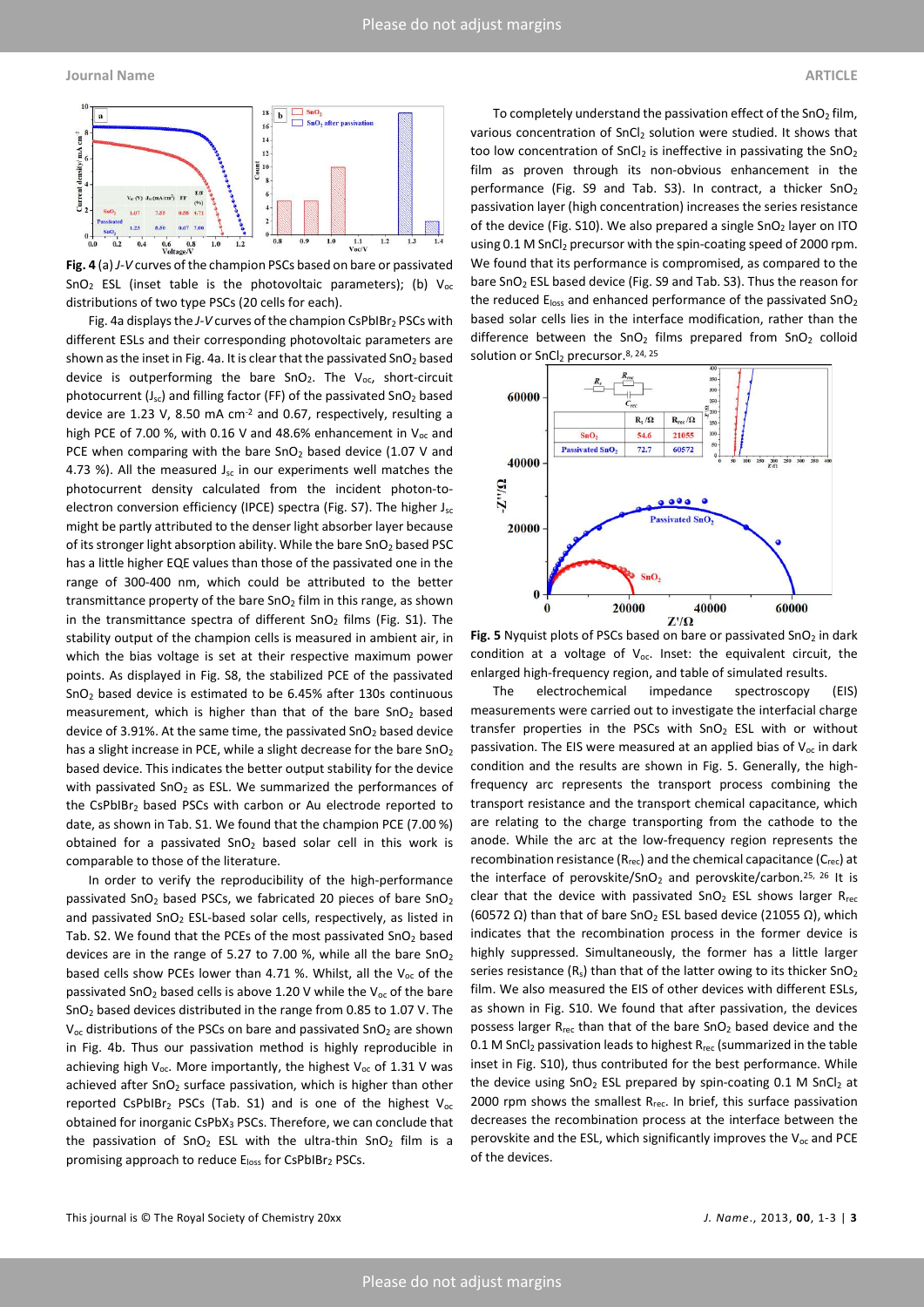

Fig. 6 (a) Steady-state photoluminescence (PL) spectra and (b) normalized transient PL decay profiles for CsPbIBr<sub>2</sub>, bare  $SnO<sub>2</sub>/CsPbIBr<sub>2</sub>$ , and passivated  $SnO<sub>2</sub>/CsPbIBr<sub>2</sub>$ .

To better understand the effect of  $SnO<sub>2</sub>$  passivation on the electron extraction and transport mechanism, the steady-state PL and time-resolved PL (TRPL) measurements of the perovskite film on different substrates were conducted. Fig. 6a shows the PL spectra of ITO/CsPbIBr<sub>2</sub>, ITO/SnO<sub>2</sub>/CsPbIBr<sub>2</sub> and ITO/ passivated SnO<sub>2</sub>/CsPbIBr<sub>2</sub> samples. The ITO/CsPbIBr<sub>2</sub> displays high PL intensity, which implies serious carrier recombination.<sup>8</sup> The ITO/ passivated SnO<sub>2</sub> /CsPbIBr<sub>2</sub> sample shows lower PL intensity than that of the ITO/SnO2/CsPbIBr2 sample, indicating stronger electron extraction ability from the perovskite film and lower recombination possibility.<sup>27</sup> Fig. 6b shows the TRPL spectra of the samples and the decay time is calculated via the exponential fits of the spectra. The parameters are listed in the table inserted in Fig. 6b. As shown in the table, when the CsPbIBr2 is deposited on the bare ITO substrate, the PL decay times are 5.24 and 17.40 ns for τ<sub>1</sub> and τ<sub>2</sub>, respectively. While the ITO/SnO<sub>2</sub>/CsPbIBr<sub>2</sub> sample possesses the reduced PL decay time of 3.24 and 12.09 ns for τ<sub>1</sub> and τ<sub>2</sub>, respectively. When the passivated  $SnO<sub>2</sub> ESL$  was used for the perovskite film deposition, both the  $\tau_1$  and  $\tau_2$  are further reduced to 2.77 and 8.88 ns, respectively. Moreover, the CsPbIBr<sub>2</sub> film on the passivated SnO2 ESL has the smallest average decay time among the three samples. Thus the passivation of  $SnO<sub>2</sub>$  ESL can accelerate the electron injection rate from the perovskite film and suppress the charge recombination at the perovskite/ESL interface, resulting in higher V<sub>oc</sub> and better performance.

Fig. S11 displays the hysteresis properties of both  $SnO<sub>2</sub>$  and passivated SnO<sub>2</sub> based CsPbIBr<sub>2</sub> PSCs. We found that both kinds of devices have severe hysteresis if compare with the organic-inorganic hybrid PSCs. The hysteresis index for the  $SnO<sub>2</sub>$  and passivated  $SnO<sub>2</sub>$ based device are 43% and 42.3%, respectively. Yibing Cheng and coworkers have explained this phenomenon by pointing out that there is iodide-rich phase segregation near the grain boundaries, forming clusters in CsPbIBr<sub>2</sub> film, which has a great influence on the ion migration.<sup>17</sup> Concentrated mobile ions generated by phase segregation pile up at the CsPbIBr2/ESL interface, resulting in the formation of larger injection barriers and hampering electron extraction. This phenomenon exacerbates the hysteresis in CsPbIBr<sub>2</sub> PSCs. On the other hand, the relative small grains size with a large number of grain boundaries and compositional defects accompanying with one-step solution fabrication method might be other reasons for the severe hysteresis properties.<sup>9, 28</sup>



Fig. 7 Normalized photovoltaic parameters of the (a) bare and (b) passivated SnO<sub>2</sub> ESL based unencapsulated CsPbIBr<sub>2</sub> PSCs under continuously heating at 90 °C in air with the humility of 60-70%. Inset are the photographs of the two kinds of PSCs after heating for 80 hours.

It has been widely accepted that the degradation of perovskite occurs at the interface between the ESL and the perovskite materials.<sup>29, 30</sup> In order to investigate the effect of  $SnO<sub>2</sub>$  surface passivation on the device stability, we measured the thermal stability of the unencapsulated solar cells at 90  $^{\circ}$ C in the air with the relative humidity of 60-70 %. The time-dependent normalized  $V_{\text{oc}}$ ,  $J_{\text{sc}}$ , FF, and PCE of the two type devices are shown in Fig. 7. It shows that the passivated SnO2 based device has better durability than that of the bare SnO<sub>2</sub> based device. All the parameters of the two solar cells increase over the first one hour, which is recognized as interfacial ripening process with better charge transferability and improved crystallinity of the perovskite materials.16, 31 During the subsequent tens of hours, the FF of the passivated  $SnO<sub>2</sub>$  based device kept at a higher level than the initial value, while the  $J_{sc}$  decreases obviously relative to the initial value. After 80 hours, the passivated device could still maintain 95.5% of its initial performance, which is much higher than that of the bare  $SnO<sub>2</sub>$  based device (58.3%). Moreover, we found that after long hours of light exposure, the appearance of the active area of the bare  $SnO<sub>2</sub>$  changes when viewing from the back side, as shown in Fig. 7a (inset), while this phenomenon was not observable for the passivated SnO<sub>2</sub> based device. Thus there should be some undesired photochemical reactions at the bare SnO<sub>2</sub>/perovskite interface, such as the light and interface defectsinduced halide migration in the CsPbIBr<sub>2</sub> film, that impede the high performance.<sup>32, 33</sup> Hence the SnO<sub>2</sub> surface modification can help to avoid the photochemical reactions and improve the thermal stability of inorganic PSCs.

Moreover, we studied the room-temperature phase stability of the CsPbIBr<sub>2</sub> perovskite materials. The measurements were carried out at 25 °C in the air at a relative humidity of 65 %. The results of the CsPbIBr<sub>2</sub> deposited on passivated  $SnO<sub>2</sub>$  film are shown in Fig. S12. It shows that CsPbIB $r_2$  is very unstable where the film changed from red to transparent quickly within 80 min. From the time-dependent XRD patterns of the sample, we observed that the phase changes from the photo-active α phase to non-photoactive δ phase after 80 min.<sup>10</sup> There is no obvious difference in phase stability for the perovskite film deposited on SnO<sub>2</sub> ESL with or without passivation at room temperature because the phase transition is mainly caused by water. While after the re-heating process in air, the transparent film re-transformed to red color film, meaning reversible phase transition property, which is in accordance with Peidong Yang's research.<sup>34</sup> Therefore, the room-temperature phase stability of  $CsPbX<sub>3</sub>$ perovskite materials, especially for the halide-rich phases, is one of the most important aspects that require prompt addresses.